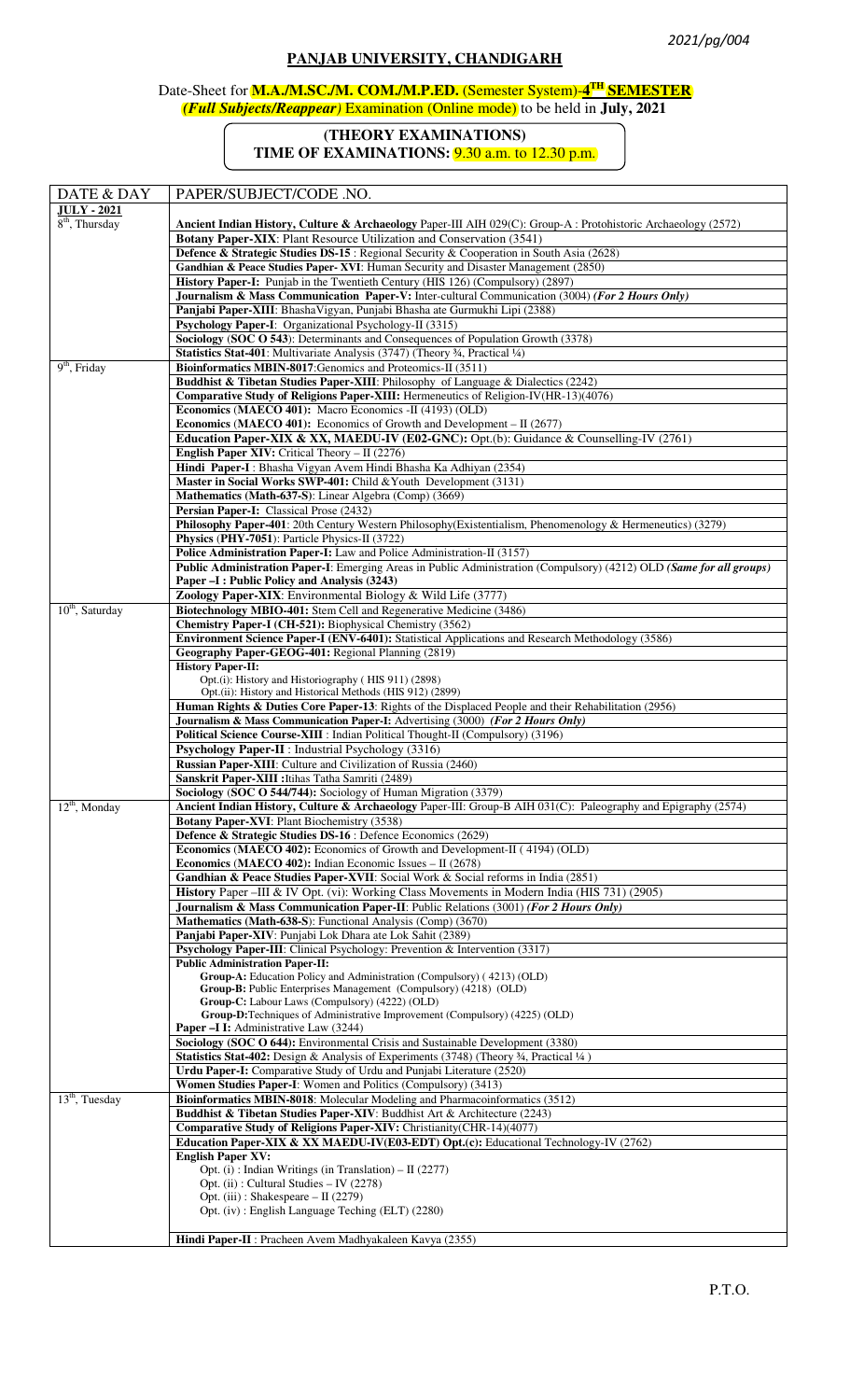| <b>M.A./M.SC./M. COM./M.P.ED.</b> (Semester System)-4 <sup>TH</sup> SEMESTER <i>(Full Subjects/Reappear)</i> Examination (Online mode) |  |
|----------------------------------------------------------------------------------------------------------------------------------------|--|
|                                                                                                                                        |  |

| <b>DATE &amp; DAY</b> | PAPER/SUBJECT/CODE .NO.                                                                                                                                                 |
|-----------------------|-------------------------------------------------------------------------------------------------------------------------------------------------------------------------|
| <b>JULY - 2021</b>    |                                                                                                                                                                         |
| $13th$ , Tuesday      | M. Com                                                                                                                                                                  |
|                       | M.C.-405: Services Marketing (3850)<br>M.C.-408: Training and Development (3853)                                                                                        |
|                       | M.C.-411: Global Financial Management (3856)<br>(Same for USOL Candidates)                                                                                              |
|                       | M.C.-414: Security Analysis and Portfolio Management (3859)                                                                                                             |
|                       | M.C.-417: Economics of Services (3862)                                                                                                                                  |
|                       | M.C.-420: Risk Management (3865)                                                                                                                                        |
|                       | Master in Social Works SWP-402: Poverty, Slums & Urban Development (3132)                                                                                               |
|                       | Persian Paper-II: Classical Poetry (2433)                                                                                                                               |
|                       | Philosophy Paper-402 : Ethics (Applied Moral Philosophy) (3280)                                                                                                         |
|                       | Physics (PHY-7052): Condensed Matter Physics-II (3723)<br>Police Administration Paper-II: Forensic medicine and police administration (3158)                            |
|                       | Zoology Paper-XVI: Development Biology-II (3774)                                                                                                                        |
| $14th$ , Wednesday    | Biotechnology MBIO-402: Drug Designing and Drug Delivery (3487)                                                                                                         |
|                       | Chemistry Paper-II (CH-522): Organic Synthesis-I (3563)                                                                                                                 |
|                       | Economics (MAECO 403 & 404) Opt.(ii): Economics of Industry-II (2680)                                                                                                   |
|                       | Environment Science Paper-II (ENV-6402): Environmental Biotechnology (3587)                                                                                             |
|                       | <b>Geography Paper-GEOG-404:</b>                                                                                                                                        |
|                       | Opt.(i): Urban Geography (2821)<br>Opt.(ii): Geography of Food Security (2822)                                                                                          |
|                       | Opt.(iii): Qualitative Research Methods in Geography) (2823)                                                                                                            |
|                       | Opt.(iv): Climate Change and Earth System (2824)                                                                                                                        |
|                       | History Paper -III & IV Opt. (vii): Peasant Movements in Modern India (HIS 467) (2906)                                                                                  |
|                       | Human Rights & Duties Core Paper-14: Human Rights and Criminal Justice System (2957)                                                                                    |
|                       | Journalism & Mass Communication Paper-III: Convergence Journalism (3002) (For 2 Hours Only)                                                                             |
|                       | Political Science Course-XIV: Foreign Policy of India (Compulsory) (3197)<br>Psychology Paper-IV: Sports Psychology-II (3318)                                           |
|                       | Russian Paper-XIV: Modern Russian Language (Syntax) (2461)                                                                                                              |
|                       | <b>Sanskrit Paper-XIV:</b>                                                                                                                                              |
|                       | Group-I: Paper-XIV Upnishad Tatha Bhashya Bhumika (2490)                                                                                                                |
|                       | Group II : Paper-XIV Kavya Shastar(2493)                                                                                                                                |
|                       | Group III : Paper-XIV krit, Samas Tatha Tadvit (2496)                                                                                                                   |
|                       | Group IV : Paper-XIV Bhartiya Avem Pashchatya Darshan (2499)<br>Sociology (SOC O 645): Entrepreneurship and Development (3381)                                          |
| $15th$ , Thursday     | Community Education & Development Paper-I: Rural Development and Entrepreneurship (2604)                                                                                |
|                       | French FRC-401 French Civilization (2303)                                                                                                                               |
|                       | Governance & Leadership: Paper-I: Gender Equality and Human Rights (4006)                                                                                               |
|                       | History of Art Paper-XIII: History of Indian Architecture from c.a.1300 A.D. to c.a. 1900 A.D. (2932)                                                                   |
|                       | Indian Classical Dance Paper-I: Methodology of Research and Study of Granthas related to Dance (3072)                                                                   |
|                       | Mathematics (Math-681-S): Probability and Mathematical Statistics-II (3671)                                                                                             |
|                       | Music (Instrumental) Paper-II : Information Technology and Principles of Stage Performance (3025)<br>Music (Vocal) Paper-I: Music Education and Study of Granths (3040) |
|                       | <b>Philosophy Paper-403</b> : Social and Political Philosophy (Major Theories in Social and Political Philosophy) (3281)                                                |
|                       | <b>Public Administration Paper-III:</b>                                                                                                                                 |
|                       | Group-A: People's Empowerment and Urban Governance (Compulsory) (4214) (OLD)                                                                                            |
|                       | Group-B: Marketing Management (4219) (OLD)                                                                                                                              |
|                       | Group-C: Organizational Psychology (Compulsory) (4223) (Same for Group D) (OLD)<br><b>Paper –III:</b> Organizational development and administrative improvement (3245)  |
|                       | Punjabi (Hons.) Paper-XXIII: Bhai Vir Singh Kavi Diragh Adhyan (2409)                                                                                                   |
| $16th$ , Friday       | Ancient Indian History, Culture & Archaeology Paper-IV: Group-A AIH 030(C) : Techniques of Archaeological                                                               |
|                       | Excavation Recording and Early historic Archaeology (2573)                                                                                                              |
|                       | Biotechnology MBIO-403: Intellectual Property Rights Biosafety and Bioethics (3488)                                                                                     |
|                       | Botany Paper-XVII: Forestry (3539)                                                                                                                                      |
|                       | Psychology Paper-V: Applied Counselling Specialities in Practice of Counselling (3319)<br>Defence & Strategic Studies DS-17: Area Study Pakistan (2630)                 |
|                       | Economics (MAECO 403 & 404) Opt.(v): Advanced Econometrics (4198) (OLD)                                                                                                 |
|                       | Economics (MAECO 403 & 404) Opt.(v): Econometrics - II (2683)                                                                                                           |
|                       | Environment Science Paper-III (ENV-6403): Remote Sensing and GIS in Environmental Studies (3588)                                                                        |
|                       | Gandhian & Peace Studies Paper-XVIII: Gandhi, Rural Development & Panchayati Raj in India (2852)                                                                        |
|                       | Geography Paper-III- GEOG-403: Quantitative Methods in Geography (Theory/Practical) (2820)                                                                              |
|                       | History Paper -III & IV Opt. (viii): Socio-Religious Reform Movements in Modern India (HIS 418) (2907)                                                                  |
|                       | Human Rights & Duties Core Paper-16:                                                                                                                                    |
|                       | II(a): Minorities, Human Rights & Duties (2958)                                                                                                                         |
|                       | II(b): Human Rights Advocacy Skills (2959)                                                                                                                              |
|                       | $II(c): People' Rights to Self Determination (2960)$<br>Journalism & Mass Communication Paper-IV: Computer – Mediated Communication (3003) (For 2 Hours Only)           |
|                       | Panjabi Paper-XV: /                                                                                                                                                     |
|                       | Opt.(i): Adhunik Punjabi Kavita-II (2390)                                                                                                                               |
|                       | Opt.(ii): Adhunik Virtantak Punjabi Kavita-II (2391)                                                                                                                    |
|                       | <b>Political Science Course-XV:</b>                                                                                                                                     |
|                       | Option(a): Parties and Electoral Politics in India (3198)                                                                                                               |
|                       | Option(b): State Politics in India (3199)<br>Option (c): Decentralized Governance and Local level Institutions in India (3200)                                          |
|                       | Option(d): Political Sociology with special reference to India (3201)                                                                                                   |
|                       | Option(e): Representing "India" Geopolitical Imaginations (3202)                                                                                                        |
|                       | Option(f): Dalit Movement & Issues in India (3203)                                                                                                                      |
|                       | Sociology (SOC O 743): Cities, Urban Planning and Development (3382)                                                                                                    |
|                       | Statistics Stat-403: Econometrics (M3) (3749)                                                                                                                           |
|                       | Urdu Paper-II: Lisaniyat (2521)                                                                                                                                         |
|                       | Women Studies Paper-II: Women and Law-II (Compulsory) (3414)                                                                                                            |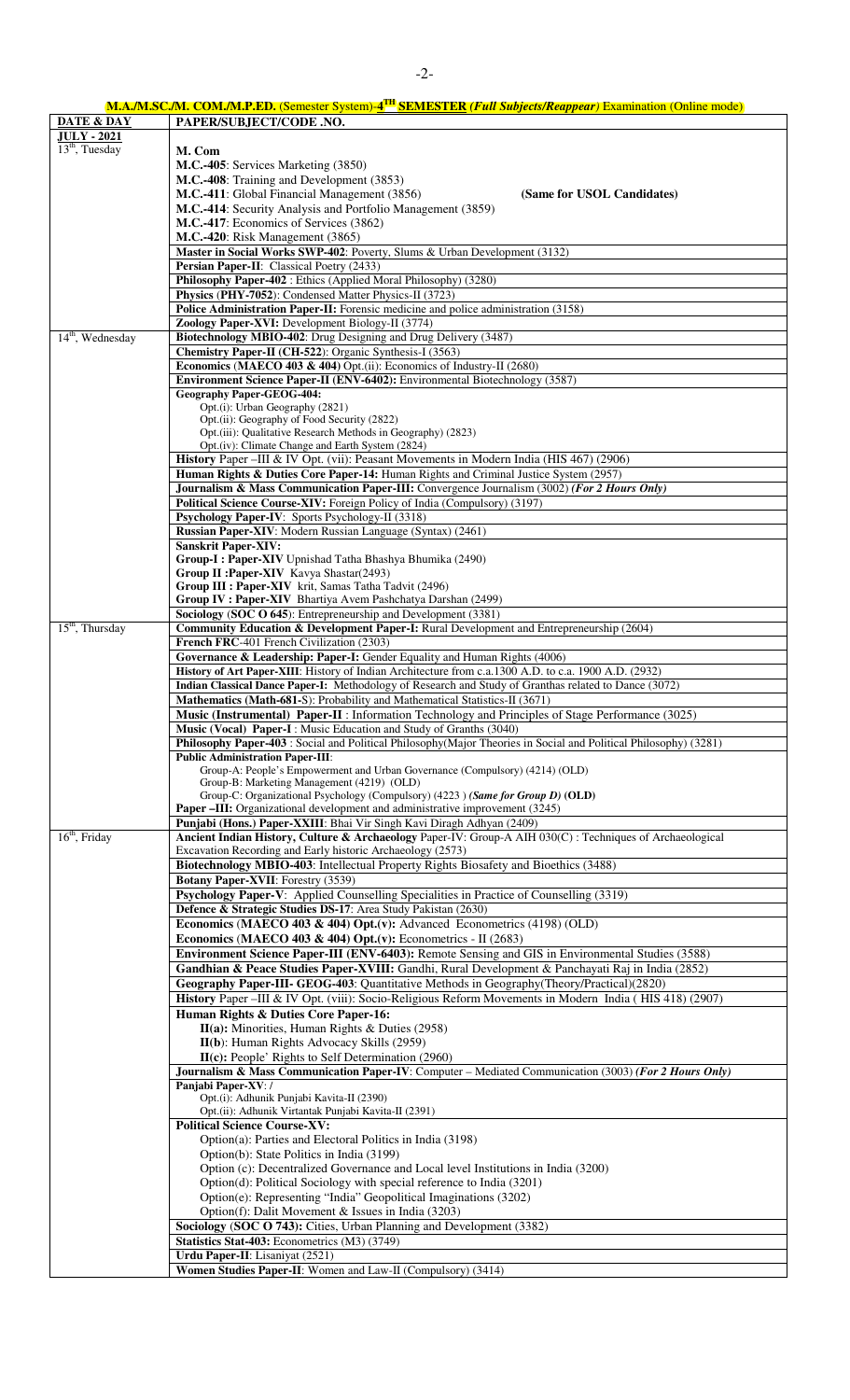|                             | M.A./M.SC./M. COM./M.P.ED. (Semester System)-4 <sup>TH</sup> SEMESTER (Full Subjects/Reappear) Examination (Online mode) |
|-----------------------------|--------------------------------------------------------------------------------------------------------------------------|
| DATE & DAY                  | PAPER/SUBJECT/CODE .NO.                                                                                                  |
| <b>JULY - 2021</b>          |                                                                                                                          |
| 17 <sup>th</sup> , Saturday | Bioinformatics MBIN-8019: Informatics in Biodiversity & Bioethics (3513)                                                 |
|                             | Buddhist & Tibetan Studies Paper-XV: Buddhism in Tibet (2244)                                                            |
|                             | Comparative Study of Religions Paper-XV: Study of Sikh Religion-IV(SSR-15)(4078)                                         |
|                             | Education Paper-XVI (MAEDU-IV C01-HCE): History and Contemporary Issues of Indian Education-IV (2758)                    |
|                             | <b>English Paper XVI:</b>                                                                                                |
|                             | Opt. (i): Postcolonial Literatures - II (2281)                                                                           |
|                             | Opt. (ii): New Media Writing (PRACTICE) - II (2282)                                                                      |
|                             | Opt. (iii): World Literature II (2283)                                                                                   |
|                             | Opt. (iv) : Literature and $Ecology - II$ (2284)                                                                         |
|                             | <b>Hindi Paper-III</b>                                                                                                   |
|                             | Opt.(i) Tulsi Dass Ke Sahitya Ka Adhiyayan (2356)                                                                        |
|                             | Opt.(ii): Surdas Avem Anyakrishan Bhagat Kavi (2357)                                                                     |
|                             | Opt.(iii): Hindi Upniyas (2358)                                                                                          |
|                             | Opt.(iv): Hindi Natak (2359)                                                                                             |
|                             | Opt.(v): Vyabharik Hindi Paterkarita (2360)                                                                              |
|                             | M. Com (M.C.-402): Knowledge Management (3847) (Same for USOL Candidates)                                                |
|                             | Master in Social Works SWP-403: Healthcare and Social Work (3133)                                                        |
|                             | Mathematics (Math-692-S): Computational Techniques-II (3672)                                                             |
|                             | <b>Persian Paper-III:</b>                                                                                                |
|                             | Opt.(i): Philology and Prosody (2434)                                                                                    |
|                             | Opt.(ii): Mystical Literature and Mystical Poetry (2435)                                                                 |
|                             | Opt.(iii): Literary Criticism (2436)                                                                                     |
|                             | Opt.(iv): (a) Elementary Arabic (2437)                                                                                   |
|                             | (b) Sanskrit (2438)                                                                                                      |
|                             | Physics (PHY-7053): Experimental Techniques in Nuclear and Particle Physics (3724)                                       |
|                             | <b>Police Administration Paper-III:</b> International Law and Police Administration (3159)                               |
|                             | Psychology Paper-VI: Applied Counselling: Educational & Career Counseling (3320)                                         |
|                             | <b>Public Administration Paper-IV:</b>                                                                                   |
|                             | Group-A: Police Administration (4215) (OLD)                                                                              |
|                             | Group-B: Industrial Relations (4220) (Same for Group- C & D) (OLD)                                                       |
|                             | <b>Paper –IV:</b> Ethics in Governance (3246)                                                                            |
|                             | Russian Paper-XV: 20 <sup>th</sup> Century Russian Literature (2462)                                                     |
|                             | <b>Sanskrit Paper-XV:</b>                                                                                                |
|                             | Group-I: Vedik Sanhita (2491)                                                                                            |
|                             | Group II : Sanskrit Mahakavya (2494)                                                                                     |
|                             | Group-III: Vyakaran Prakriya (2497)                                                                                      |
|                             | Group-IV: Yog Darshan (2500)                                                                                             |
|                             | Sociology (SOC O 843): Family Dynamics in Contemporary India (3383)                                                      |
|                             | Zoology Paper-XVII: Advances in Parasitology (3775)                                                                      |
| $19th$ , Monday             | Ancient Indian History, Culture & Archaeology Paper-IV AIH 032(C): Group-B : Indian Numismatics (2575)                   |
|                             | <b>Botany Paper-XVIII</b> : Genetics & Plant Breeding (3540)                                                             |
|                             | <b>Chemistry Paper-III (CH-523):</b> Chemistry of Natural Products (3564)                                                |
|                             | Community Education & Development Paper-II: Human Rights & Duties (2605)                                                 |
|                             | Defence & Strategic Studies:                                                                                             |
|                             | <b>DS-18:</b> Major Conflicts in Post World War Era (2631)                                                               |
|                             | DS-19: Non-Traditional Dimensions of India's Security (2632)                                                             |
|                             | <b>DS-20</b> : Internal Security Challenges of India (2633)                                                              |
|                             | <b>Economics (MAECO 403&amp; 404)</b> Opt.(i): Economics of Agriculture-II (2679)                                        |
|                             | French FRP-402: French Poetry(20th Century) (2304)                                                                       |
|                             | Gandhian & Peace Studies Paper-XX: Gandhi, Human Rights and Duties (2853)                                                |
|                             | Governance & Leadership: Paper-II: Citizenship (4007)                                                                    |
|                             | History of Art Paper-XIV: History of European Art from c.a.1900 A.D. to c.a. 1980 A.D. (2933)                            |
|                             | History Paper -III & IV: Opt. (i): Religious & Social Processes in Ancient India (HIS 720) (2900)                        |
|                             | Indian Classical Dance: Paper-II : Dance Education and Principles of Stage Performance (3073)                            |
|                             | Journalism & Mass Communication Paper-IX: Media Literacy (3008) (For 2 Hours Only)                                       |
|                             | Mathematics (Math-693-S): Differential Geometry-II (3673)                                                                |
|                             | Music (Instrumental) Paper-I: Music Education and Study of Granths (3024)                                                |
|                             |                                                                                                                          |
|                             | <b>Music (Vocal) Paper-II:</b> Information Technology and Principles of State Performance (3041)                         |
|                             | Panjabi Paper-XVI:<br>Opt.(i): Punjabi Natak Ate Rangmanch da Adhiyan-II (2392)                                          |
|                             | Opt.(ii): Punjabi Vich Anuvadit Vishav Natak-II (2393)                                                                   |
|                             | Opt.(iii): Punjabi Vartak Da Adhiyan (2394)                                                                              |
|                             | Philosophy Paper-404 : Philosophy of Religion Part-II (3282)                                                             |
|                             | <b>Public Administration Paper-V:</b>                                                                                    |
|                             | Group-A: International Administration (4216) (OLD)                                                                       |
|                             | Group-B: Project Management (Compulsory) (Same for Group D) (4221) (OLD)                                                 |
|                             | Group-C: Labour Policy and Administration (4244) (OLD)                                                                   |
|                             | Paper -V: Education Policy in administration (3247)                                                                      |
|                             | Punjabi (Hons.) Paper-XXIV: Parvasi Punjabi Sahitya (2410)                                                               |
| $20th$ , Tuesday            | M. Com (M.C.-403): Business Ethics and Corporate Governance (3848) (Same for USOL Candidates)                            |
|                             | M. P.Ed. Paper-XV MPCC-403: Theory Track and Field-II (3103)                                                             |
|                             |                                                                                                                          |
|                             | Master in Social Works SWP-404: Persons with Disabilities & Social Work (3134)                                           |
|                             | Physics (PHY-7054): Fibre Optics and Non-Linear Optics (3725)                                                            |
|                             | Police Administration Paper-IV: Indian Political and Administrative Systems (3160)                                       |
|                             | Psychology Paper-VII: Life Span Developmental Psychology-II (3321)                                                       |
|                             | Sociology (SOC O 844): Gender & Development (3384)                                                                       |
|                             | Statistics Stat-404: Reliability (3750)                                                                                  |
|                             | <b>OR</b>                                                                                                                |
|                             | <b>Statistics Stat-404:</b> Stochastic Processes (M. 11) (3751)                                                          |
|                             | Urdu Paper-III: Essay (2522)                                                                                             |
|                             | Women Studies Paper-III & IV Opt.(i): Women and Work (3415)                                                              |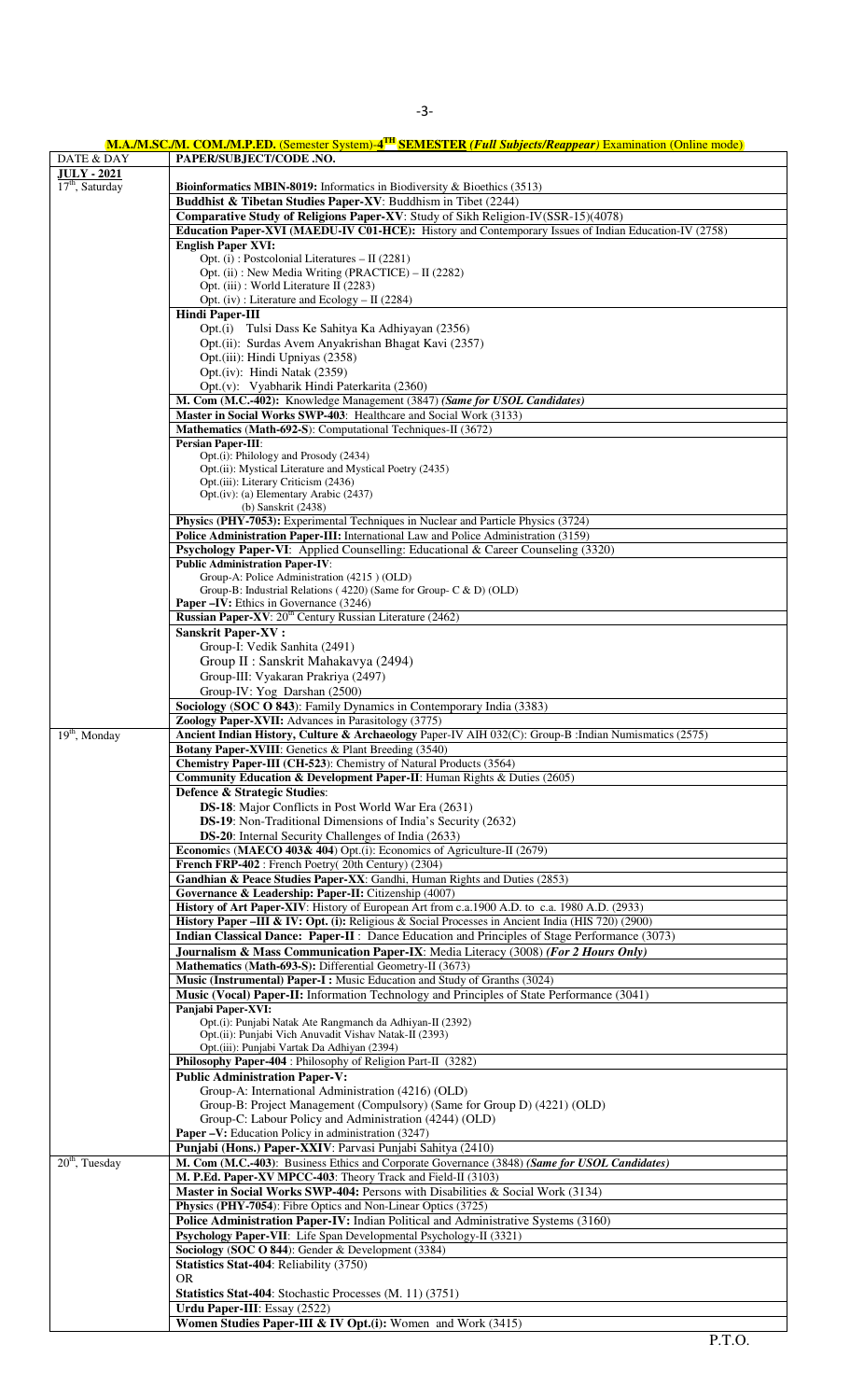| DATE & DAY         | M.A./M.SC./M. COM./M.P.ED. (Semester System)-4 <sup>TH</sup> SEMESTER (Full Subjects/Reappear) Examination (Online mode)                                            |
|--------------------|---------------------------------------------------------------------------------------------------------------------------------------------------------------------|
|                    | PAPER/SUBJECT/CODE .NO.                                                                                                                                             |
| <b>JULY - 2021</b> |                                                                                                                                                                     |
| $22nd$ , Thursday  | Bioinformatics MBIN-8020: Expression Bioinformatics (3514)<br>Buddhist & Tibetan Studies Paper-XVI: Buddhism in Translation (2245)                                  |
|                    | Comparative Study of Religions Paper-XVI: Religion in Modern India (RMI-16)(4079)                                                                                   |
|                    | Economics (MAECO 403& 404):                                                                                                                                         |
|                    | <b>Opt.</b> (iv) (a): Economics of Money & Banking (4196) (OLD)                                                                                                     |
|                    | <b>OR</b>                                                                                                                                                           |
|                    | <b>Opt.</b> (iv) (b): Economics of Financial Markets $\&$ Institutions (4197) (OLD)                                                                                 |
|                    | Economics (MAECO 403&404): Opt.(iv): Pubic Policy (2682)<br>Education Paper-XVII (MAEDU-IV C02-CRD): Curriculum Development-IV (2759)                               |
|                    | Hindi Paper-IV: Bharitya Sahitya (2361)                                                                                                                             |
|                    | History Paper -III & IV: Opt. (ii): Buddhism in India (HIS 438) (2901)                                                                                              |
|                    | Journalism & Mass Communication Paper-VI: Advertising Copy Writing: Theories of Hopkins and Ogilvy (3005) (For 2                                                    |
|                    | <b>Hours</b> Only)                                                                                                                                                  |
|                    | Mathematics (Math-694-S): Elasticity -II (3674)                                                                                                                     |
|                    | Persian Paper-IV: Essay (2439)<br>Philosophy Paper-405: Aesthetics: Indian & Western (Part-II) (3283)                                                               |
|                    | <b>Political Science Course-XVI:</b>                                                                                                                                |
|                    | Option(a): Feminist Political Theory (3204)                                                                                                                         |
|                    | Option(b): Major Themes in Recent Political Philosophy (3205)<br>Option(c) Readings in the Philosophy of Resistance and Liberation (3206)                           |
|                    | Option(d): Contemporary Debates in the 20th Century Marxism (3207)                                                                                                  |
|                    | Option(e): Introducing Federalism (3208)                                                                                                                            |
|                    | Option(f): Public International Law-II (3209)                                                                                                                       |
|                    | Psychology Paper-VIII: Child Psychopathology-II (3322)<br>Public Administration Paper-VI: Information Technology & Computer Applications in Public Administration   |
|                    | (Compulsory) (4226) (OLD) (Same for all groups)                                                                                                                     |
|                    | Paper -VI: Labour Policy and administration (3248)                                                                                                                  |
|                    | Russian Paper-XVI: Methodology of Teaching of Russian Language (2463)                                                                                               |
|                    | <b>Sanskrit Paper-XVI:</b>                                                                                                                                          |
|                    | Group-I: Vedang (2492)<br>Group II : Sanskrit Geetikavya(2495)                                                                                                      |
|                    | Group-III: Vakyapadhiya Darshan (2498)                                                                                                                              |
|                    | Group-IV: Nayay Vaishashik (2501)                                                                                                                                   |
|                    | Sociology (SOC O 941): Fundamentals of Industrial Sociology (3385)                                                                                                  |
| $23rd$ , Friday    | Community Education & Development Paper-III: Panchayati Raj System in India (2606)<br>Chemistry Paper-IV (CH-524): Photo Chemistry and Solid State Chemistry (3565) |
|                    | <b>English Paper XVII:</b>                                                                                                                                          |
|                    | Opt. (i): Indian Literary Criticism and Theory - II (2285)                                                                                                          |
|                    | Opt. (ii) : Writings from Punjab $-$ II (2286)                                                                                                                      |
|                    | Opt. (iii): Introduction to Literary Genres - IV (2287)                                                                                                             |
|                    | Opt. (iv): American Literature multicultural American fiction 1980 to the present (2288)<br>Indian Theatre Paper-XIII: Dramatic Literature (Theory) (2975)          |
|                    | M. Com:                                                                                                                                                             |
|                    | M.C.-406: Consumer Behaviour (3851)                                                                                                                                 |
|                    | M.C.-409: Compensation Management (3854)<br>M.C.-412: International Marketing Management (3857)<br>(Same for USOL Candidates)                                       |
|                    | M.C.-415: Advanced Auditing (3860)                                                                                                                                  |
|                    | M.C.-418: World Trading System (3863)                                                                                                                               |
|                    | M.C.-421: Actuarial Sciences (3866)                                                                                                                                 |
|                    | M.P.Ed Paper-XVI MPEC 401: Health, Physical Fitness, Wellness & Sports Nutrition (3104)<br>Physics (PHY-7055): Non-Linear Dynamics (3726)                           |
|                    | Zoology Paper-XVIII: Advances in Fish and Fisheries (3776)                                                                                                          |
| $24th$ , Saturday  | Disaster Management DM-13: Role of International Agencies in Disaster Management (2652) (OLD)                                                                       |
|                    | Economics (MAECO 403&404): Opt.(iii): Mathematical Economics (4195) (OLD)                                                                                           |
|                    | Economics (MAECO 403&404): Opt.(iii): Research Methods (2681)                                                                                                       |
|                    | Fine Arts Paper-XIII: History of Modern Movements in Art in Europe & U.S.A. (2782)                                                                                  |
|                    | French FRF-403 : French /Francophone Novel (20th Century) (2305)<br>History of Art Paper-XV: History of Indian Art in the $19th \& 20th$ Centuries (2934)           |
|                    | History Paper -III & IV:Opt. (iii):Religious Development in Medieval India (HIS 428) (2902)                                                                         |
|                    | Journalism & Mass Communication Paper-VII: Corporate Communication (3006) (For 2 Hours Only)                                                                        |
|                    | Master in Social Works SWP-405: Population and Environment (3135)                                                                                                   |
|                    | Mathematics (Math-695-S): Integral Transforms and Their Applications (3675)                                                                                         |
|                    | Music (Tabla) Paper-I: Survey of Theoretical Aspects of Tala with reference to Gyan, Vadan and Nritya (3056)                                                        |
|                    | Philosophy Paper-406: Philosophy of History & Culture (Philosophy of Culture or Modern Indian Thought) (3284)                                                       |
|                    | Police Administration Paper-V: Private Security Management (3161)<br>Psychology Paper X: Para Psychology (3324)                                                     |
|                    | Sociology (SOC O 942): Social Problems (3386)                                                                                                                       |
|                    | Urdu Paper-IV: Print Media and Mass Media (Radio and T.V.) (2523)                                                                                                   |
|                    | Women Studies Paper-III & IV Opt.(ii): Women and Health (3416)                                                                                                      |
| $26th$ , Monday    | Economics (MAECO 403&404): Opt.(vi): Mathematical Economics - II (2684)                                                                                             |
|                    | History Paper -III & IV: Opt. (ix): History of Caste and Caste Politics in Modern India (HIS 462) (2908)                                                            |
|                    | Journalism & Mass Communication Paper-VIII: Mobile and Social Media Journalism (3007) (For 2 Hours Only)                                                            |
|                    | M. Com M.C.-404: Advertising and Sales Management (3849)<br>M. Com M.C.-407: Organisational Change and Development (3852)                                           |
|                    | M. Com M.C.-410: International Business Environment (3855)<br>(Same for USOL Candidates)                                                                            |
|                    | M. Com M.C.-413: Advanced Corporate Accounting (3858)                                                                                                               |
|                    | M. Com M.C.-416: Macro Economic Analysis and Policy (3861)                                                                                                          |
|                    | M. Com M.C.-419: Bank Legislation (3864)                                                                                                                            |
|                    | M.P.Ed. Paper-XIII MPCC-401: Sports Medicine (3101)                                                                                                                 |
|                    | Physics (PHY-7056): Particle Accelerator Physics (3727)<br>Public Administration Paper-VII: Ethics in Public Administrations (4217) (OLD) (Same for all groups)     |
|                    | Public Administration Paper -VII: Regulatory Governance (3249)                                                                                                      |
|                    | Sociology (SOC O 946): Media & Culture (3389)                                                                                                                       |